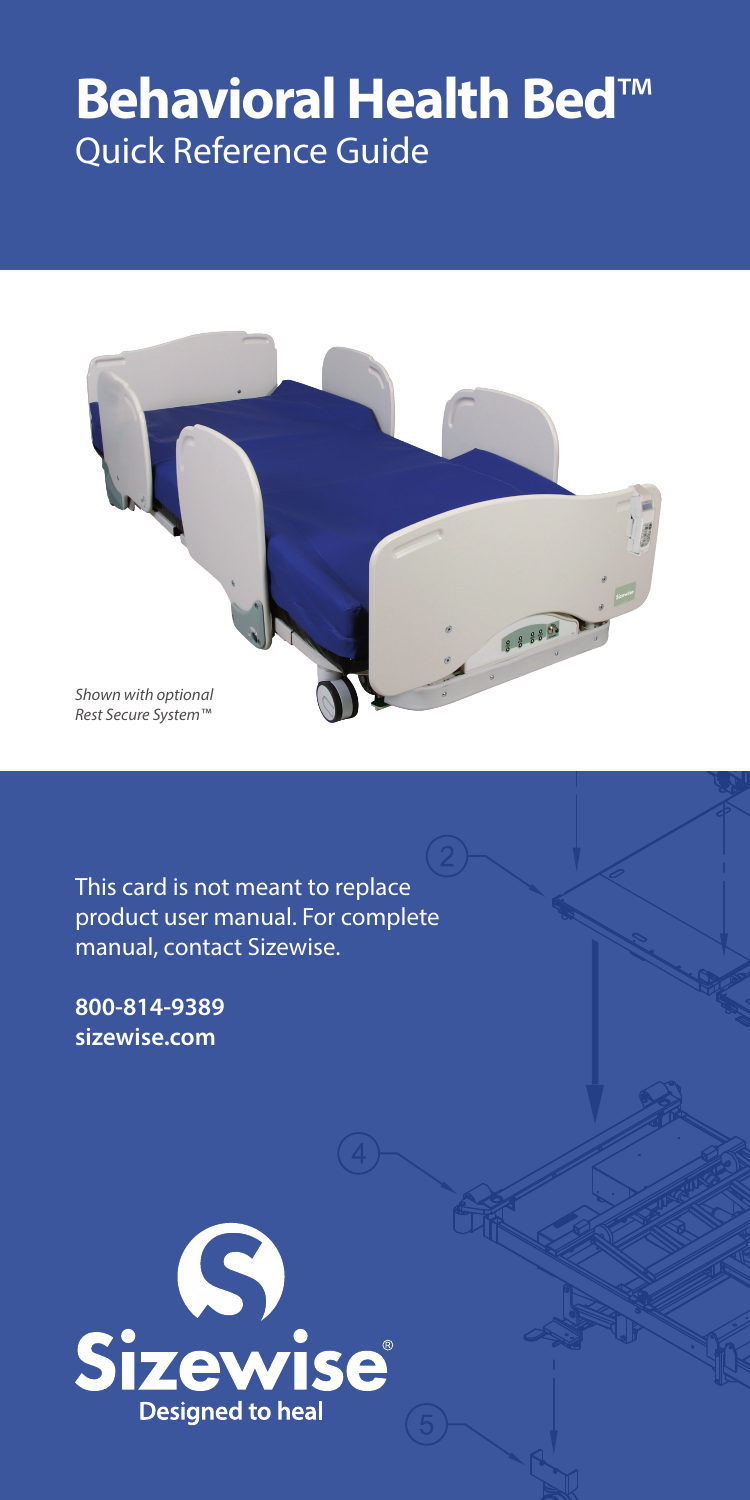# **Components**



# **Side Rails**



**To lower rail:** push button and rotate away from center of bed.

*Note: Side rails are not removable for patient and caregiver safety.*



— To UNLOCK, raise the lever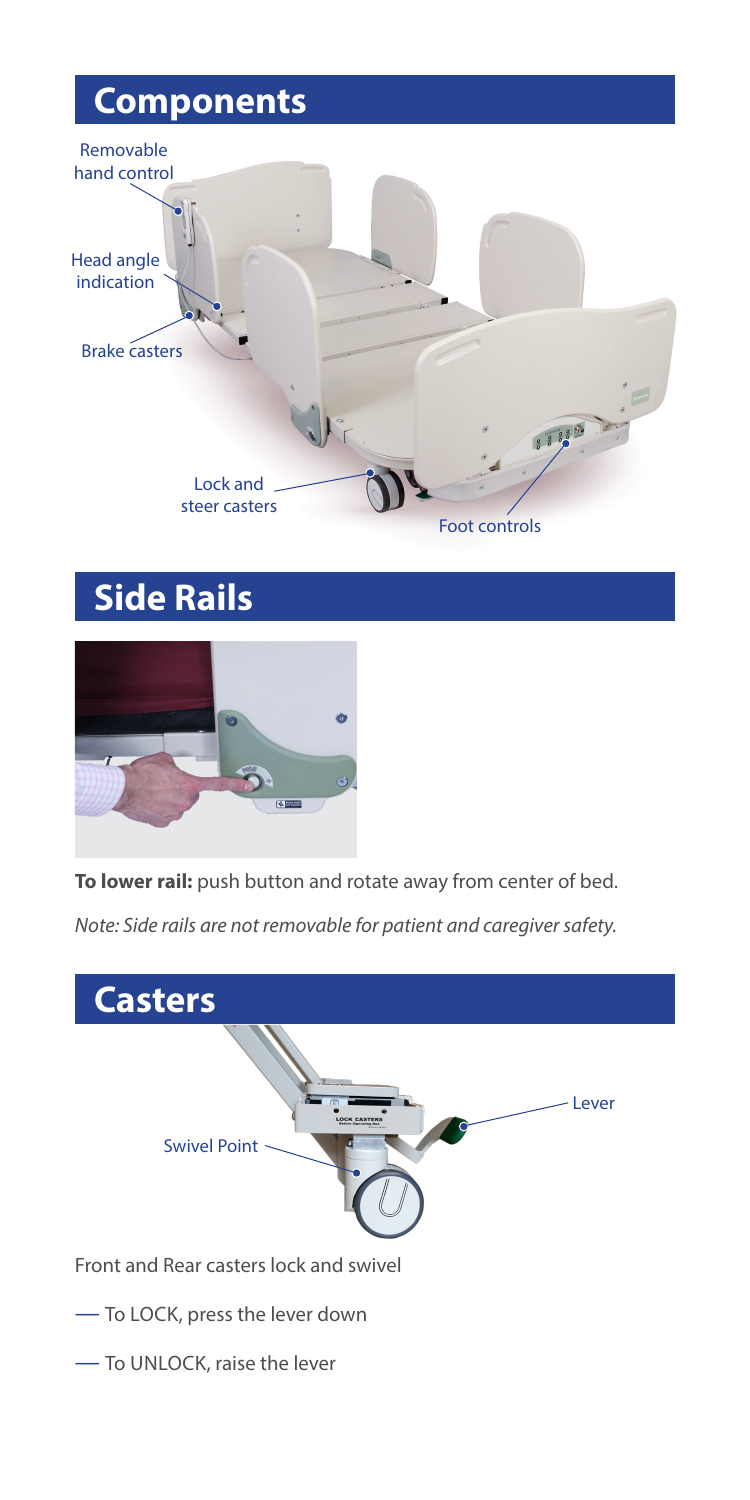# **Removable Hand Control**



A removable hand control is provided to operate all bed functions.

Hand control can be attached to control box located near middle of bed, below mattress deck.

To disconnect hand control, squeeze end to release from control box.

#### **Footboard Controls**



Located at foot end of bed, footboard controls have universal lockout key to enable/disable all functionality.

Lockout key disables footboard and removable hand control.

When LED is illuminated, controls are unlocked.

### **Battery Backup**

This bed is equipped with an emergency battery backup that will charge when plugged into an AC outlet.